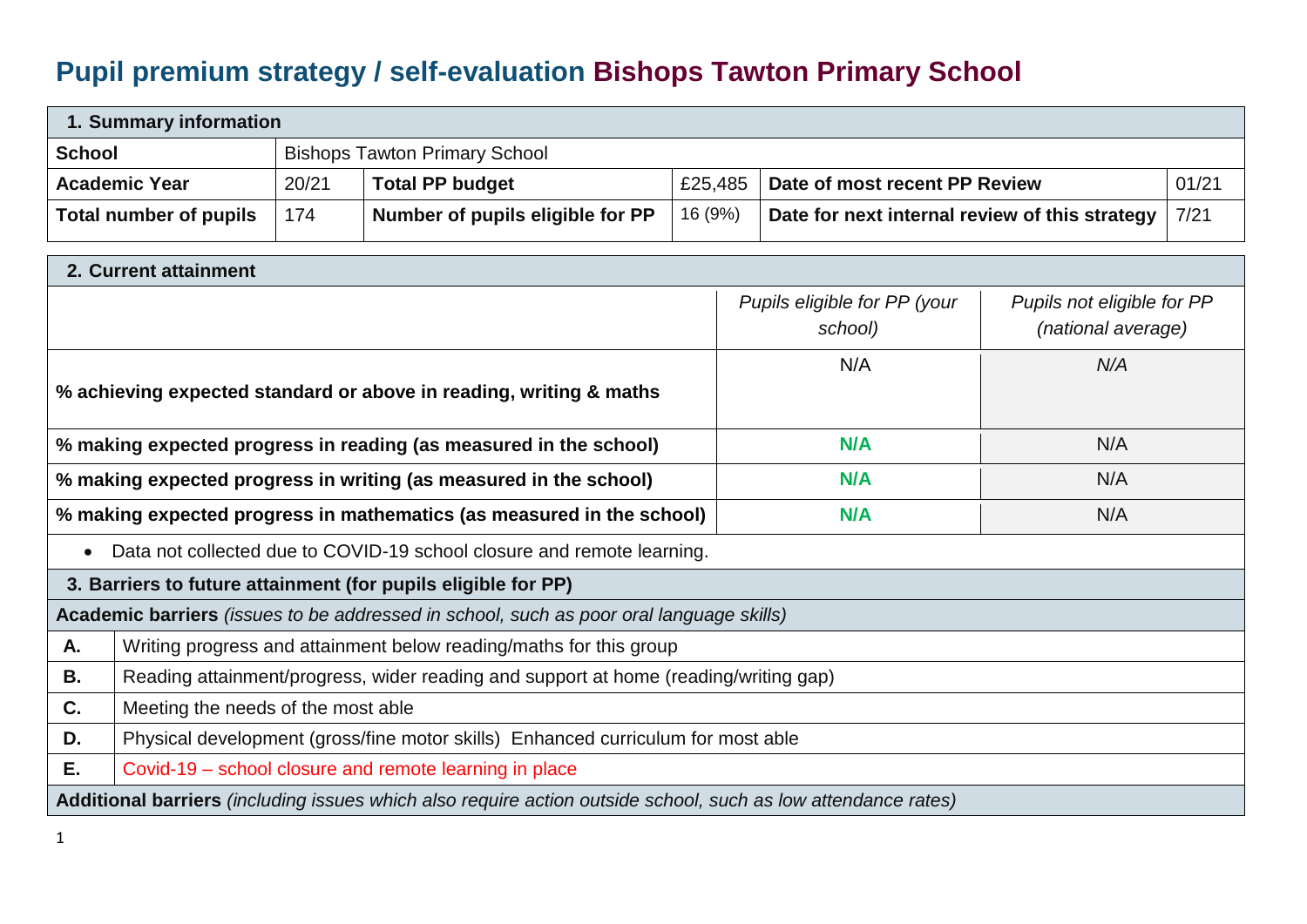| F. | Family support. Pastoral care, Working with other agencies (attendance)                             |                                                       |  |  |  |  |  |
|----|-----------------------------------------------------------------------------------------------------|-------------------------------------------------------|--|--|--|--|--|
| G. | Covid-19 – school closure and remote learning in place – family support engagement during lockdown  |                                                       |  |  |  |  |  |
| 4. | Intended outcomes (specific outcomes and how they will be measured)<br><b>Success criteria</b>      |                                                       |  |  |  |  |  |
| Α. | Narrow the gap for disadvantaged groups between reading/writing<br>Gap closes                       |                                                       |  |  |  |  |  |
| В. | Most able children exceed expected outcomes from their starting points<br>% greater depth dis group |                                                       |  |  |  |  |  |
| C. | Health and wellbeing needs are met for disadvantaged groups                                         | Participation in PE + extra-<br>curricular activities |  |  |  |  |  |
| D. | Attendance for disadvantaged group, remove barriers to learning                                     | Attendance % increases                                |  |  |  |  |  |

| 5. Review of expenditure         |                            |                                                                                                                                   |                                                                                                                                                                                                                                                                                                                                   |             |  |  |
|----------------------------------|----------------------------|-----------------------------------------------------------------------------------------------------------------------------------|-----------------------------------------------------------------------------------------------------------------------------------------------------------------------------------------------------------------------------------------------------------------------------------------------------------------------------------|-------------|--|--|
| <b>Previous Academic Year</b>    |                            | 2019/20 (£25,680)                                                                                                                 |                                                                                                                                                                                                                                                                                                                                   |             |  |  |
| i. Quality of teaching for all   |                            |                                                                                                                                   |                                                                                                                                                                                                                                                                                                                                   |             |  |  |
| <b>Action</b>                    | <b>Intended</b><br>outcome | <b>Estimated impact:</b> Did you meet the<br>success criteria? (Include impact on<br>pupils not eligible for PP, if appropriate). | <b>Lessons learned</b><br>(and whether you will continue with this approach)                                                                                                                                                                                                                                                      | <b>Cost</b> |  |  |
| <b>Quality first</b><br>teaching | ARE and above              | Teacher assessments used due to<br>COVID-19, school closure and remote<br>learning                                                | How well are the PP children supported in<br>reaching expectations in all subjects? How well<br>are PP children supported in reading at home?<br>How well are the PP children prepared to sit the<br>reading test? How does this compare to teacher<br>assessment?<br>What are the strengths in reading at KS1 for this<br>group? | *22,300     |  |  |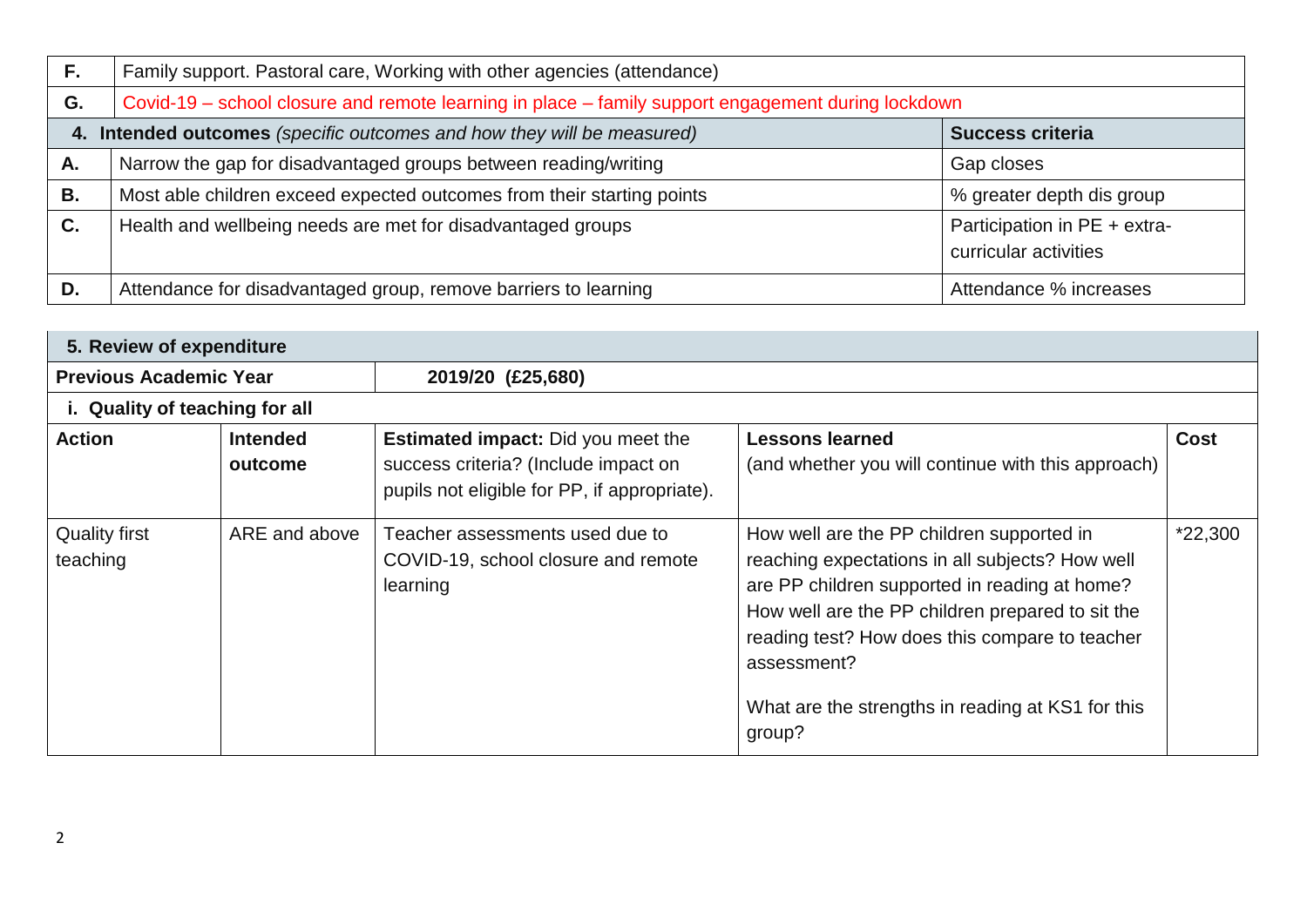| Senior Leadership<br>target and review<br>of PP children | All group needs<br>are revised and<br>met | Leading provision across the school and<br>monitoring progress via pupil progress<br>meetings. Case study project.                | Ensure most up to date information re PP children<br>is available to all staff. Continue with case studies<br>and raising awareness for TAs         | As<br>above |
|----------------------------------------------------------|-------------------------------------------|-----------------------------------------------------------------------------------------------------------------------------------|-----------------------------------------------------------------------------------------------------------------------------------------------------|-------------|
| TA supported<br>teaching                                 | ARE and above                             | As above                                                                                                                          | How well do support staff target PP children in<br>order for them to meet or exceed in both key<br>stages?                                          | $*7,500$    |
| ii. Targeted support                                     |                                           |                                                                                                                                   |                                                                                                                                                     |             |
| <b>Action</b>                                            | <b>Intended</b><br>outcome                | <b>Estimated impact:</b> Did you meet the<br>success criteria? (Include impact on<br>pupils not eligible for PP, if appropriate). | <b>Lessons learned</b><br>(and whether you will continue with this approach)                                                                        | <b>Cost</b> |
| Interventions (TA<br>and teacher led)<br>See SDP         | ARE and above                             | 1:1 reading:<br><b>Writing: Teacher Guided focussed</b><br>support<br>Maths intervention: Teacher guided<br>focussed support      | How can the gap between reading and<br>writing/maths for this group be closed?<br>What does the progress and attainment in Y6 tell<br>us this year? | As<br>above |
| Ability groupings<br>within class                        | ARE and above                             | Reading attainment                                                                                                                | Quality first teaching and teacher input has direct<br>impact on learning outcomes. Yr 2 straight<br>class=focussed                                 | As<br>above |
| iii. Other approaches                                    |                                           |                                                                                                                                   |                                                                                                                                                     |             |
| <b>Action</b>                                            | <b>Intended</b><br>outcome                | Estimated impact: Did you meet the<br>success criteria? (Include impact on<br>pupils not eligible for PP, if appropriate).        | <b>Lessons learned</b><br>(and whether you will continue with this approach)                                                                        | <b>Cost</b> |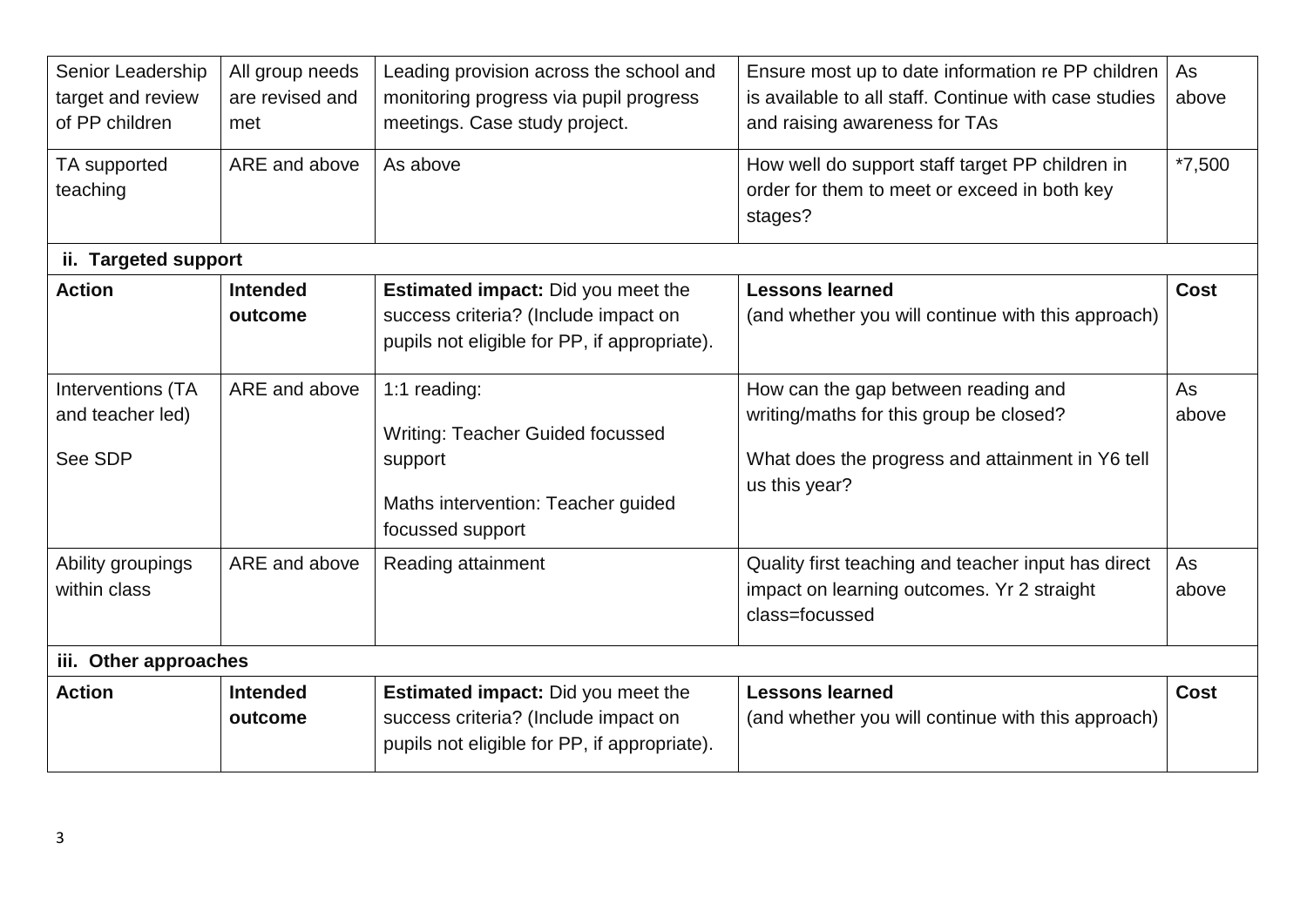| Family support,<br><b>Thrive</b>                               | Attendance for<br>disadvantaged<br>group, remove<br>barriers to             | Gap closing for attendance of this group?                                                                                                                 | Attendance data shows gap closing but still very<br>low for one PP child: continue to work with other<br>agencies. Track improvements through transition                                                                                                                                      |                   | <b>HLTA</b>                             |                          |
|----------------------------------------------------------------|-----------------------------------------------------------------------------|-----------------------------------------------------------------------------------------------------------------------------------------------------------|-----------------------------------------------------------------------------------------------------------------------------------------------------------------------------------------------------------------------------------------------------------------------------------------------|-------------------|-----------------------------------------|--------------------------|
| Play therapy                                                   | Removing<br>barriers                                                        | Child is more engaged in learning and<br>making progress. Parent has accessed<br>and benefitted from play therapist input                                 | How can this approach support other PP<br>children?                                                                                                                                                                                                                                           |                   |                                         |                          |
|                                                                |                                                                             |                                                                                                                                                           |                                                                                                                                                                                                                                                                                               |                   |                                         |                          |
| <b>Residential and</b><br>Trip subsidy<br>Fun fit intervention | PP children<br>access<br>enhanced<br>experiences<br>beyond the<br>classroom | PP children developed as learners Self-<br>esteem and relationship development.<br>Self-confidence and resilience<br>Improved gross and fine motor skills | How can these experiences be evidenced as<br>directly improving outcomes for this group?<br>Children and parents report that they can access<br>a wider curriculum and enhanced learning<br>experience as a result of subsidised trips and<br>music lessons that they would not otherwise get |                   |                                         | Up to<br>50% per<br>trip |
| 6. Planned expenditure                                         |                                                                             |                                                                                                                                                           |                                                                                                                                                                                                                                                                                               |                   |                                         |                          |
| Academic year                                                  | 2020/21 (£25,485)                                                           |                                                                                                                                                           |                                                                                                                                                                                                                                                                                               |                   |                                         |                          |
| and support whole school strategies                            |                                                                             | The three headings enable you to demonstrate how you are using the Pupil Premium to improve classroom pedagogy, provide targeted support                  |                                                                                                                                                                                                                                                                                               |                   |                                         |                          |
| i. Quality of teaching for all                                 |                                                                             |                                                                                                                                                           |                                                                                                                                                                                                                                                                                               |                   |                                         |                          |
| <b>Action</b>                                                  | <b>Intended</b><br>outcome                                                  | What is the evidence and<br>rationale for this choice?                                                                                                    | How will you ensure it is<br>implemented well?                                                                                                                                                                                                                                                | <b>Staff lead</b> | When will you review<br>implementation? |                          |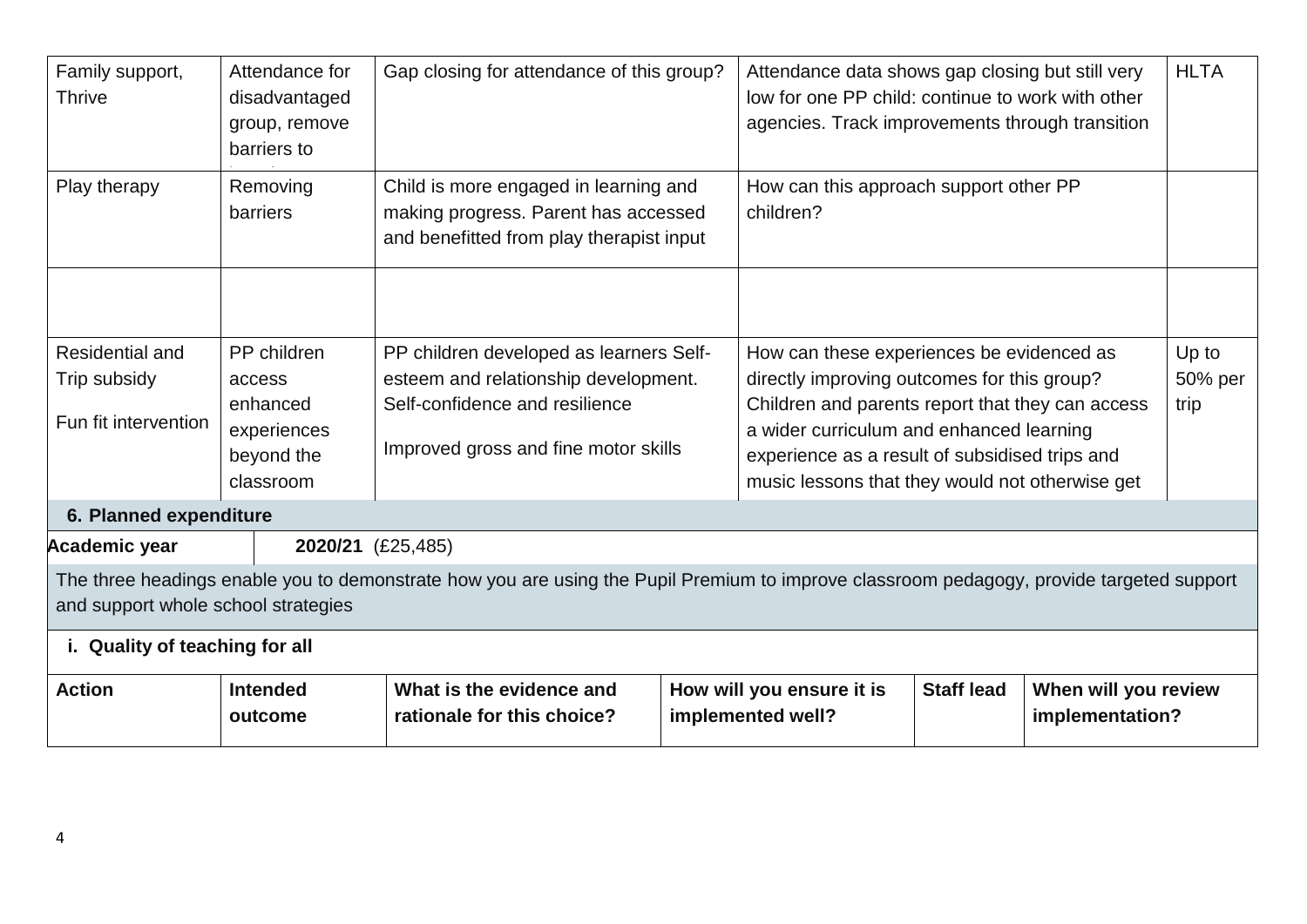| <b>Quality first</b><br>teaching                         | ARE and above<br>in all subjects          | To ensure that children reach<br>their potential in all areas of<br>the curriculum<br>Teacher guided targeted<br>groups     | Curriculum review, action<br>research. Cover supervisors<br>provide non-contact time | Lead<br>Teacher<br>(HH)    | Termly<br>6 FTE Teachers                |
|----------------------------------------------------------|-------------------------------------------|-----------------------------------------------------------------------------------------------------------------------------|--------------------------------------------------------------------------------------|----------------------------|-----------------------------------------|
| Senior Leadership<br>target and review<br>of PP children | All group needs<br>are revised and<br>met | Leading provision across the<br>school and monitoring<br>progress via pupil progress<br>meetings. Case studies<br>embedded. | Regular monitoring and<br>sharing data                                               | <b>SLT</b>                 | Termly                                  |
| TA supported<br>teaching                                 | ARE and above<br>in all subjects          | Targeted in class support for<br>groups and 1:1                                                                             | Class teachers review and<br>monitor impact                                          | DC/DP                      | Termly<br>£22,988                       |
| <b>Total budgeted cost</b>                               |                                           |                                                                                                                             |                                                                                      |                            | (6 FTE teachers)<br>£22,988 (TA cost)   |
| <b>Targeted support</b><br>ii.                           |                                           |                                                                                                                             |                                                                                      |                            |                                         |
| <b>Action</b>                                            | <b>Intended</b><br>outcome                | What is the evidence and<br>rationale for this choice?                                                                      | How will you ensure it is<br>implemented well?                                       | <b>Staff lead</b>          | When will you review<br>implementation? |
| Interventions (TA<br>and teacher led)                    | ARE and above                             | Direct teaching of specific<br>difficulties                                                                                 | <b>Review outcomes</b>                                                               | <b>SENDco</b><br><b>DC</b> | Termly                                  |
| Ability groupings<br>within class                        | ARE and above                             | How well teachers can deliver<br>quality first teaching with TA                                                             | <b>Review outcomes</b>                                                               | All                        | Termly                                  |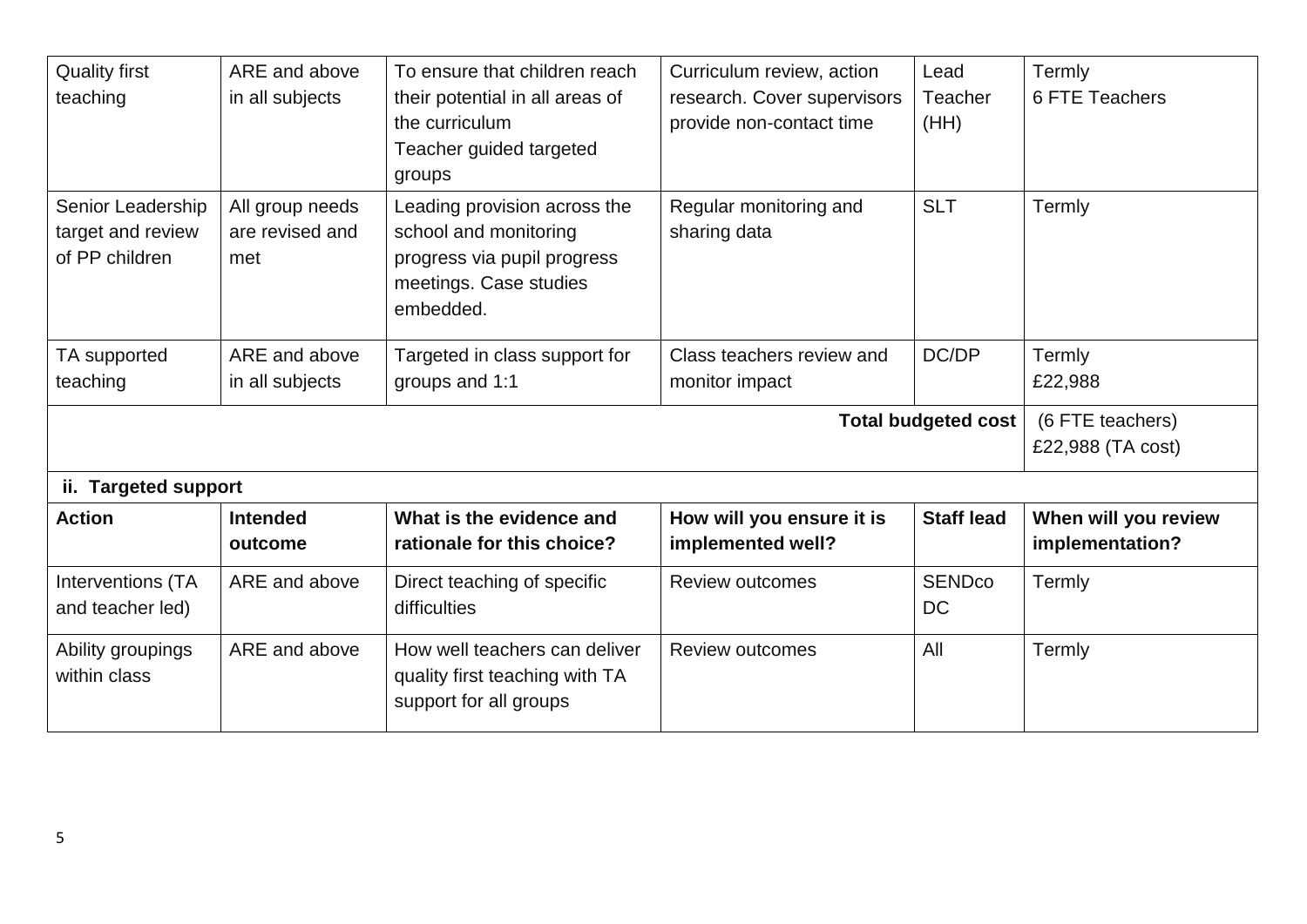| Fun Fit                          | Development of<br>fine and gross<br>motor skills for<br>targeted children                   | TA: Direct teaching of a<br>specific programme to<br>enhance children's core<br>strength.                                                                                                                                               | Review outcomes for this<br>group                                                        | <b>SENDco</b>              | Annually                                |
|----------------------------------|---------------------------------------------------------------------------------------------|-----------------------------------------------------------------------------------------------------------------------------------------------------------------------------------------------------------------------------------------|------------------------------------------------------------------------------------------|----------------------------|-----------------------------------------|
| Covid Catch up<br>funding        | To support<br>children with<br>tailored<br>interventions<br>following the first<br>lockdown | To target children with<br>identified gaps in learning<br>using teacher assessment and<br>pupil interaction during the first<br>lockdown.<br>1:1 and group sessions with<br>Teachers or LSA employed<br>specifically for this intention | Class teachers to monitor<br>and review progress and<br>narrowing of attainment<br>gaps. | <b>SLT</b>                 | Termly                                  |
|                                  |                                                                                             |                                                                                                                                                                                                                                         |                                                                                          | <b>Total budgeted cost</b> | As above -See Catch up<br>funding plan  |
| iii. Other approaches            |                                                                                             |                                                                                                                                                                                                                                         |                                                                                          |                            |                                         |
| <b>Action</b>                    | <b>Intended</b><br>outcome                                                                  | What is the evidence and<br>rationale for this choice?                                                                                                                                                                                  | How will you ensure it is<br>implemented well?                                           | <b>Staff lead</b>          | When will you review<br>implementation? |
| Family support,<br><b>Thrive</b> | Attendance for<br>disadvantaged<br>group, remove<br>barriers to<br>learning                 | Removing barriers to learning<br>and supporting the child within<br>the family                                                                                                                                                          | Case reviews and pupil<br>progress                                                       | HLTA (DP)                  | Annually £1000.00                       |
| Play therapy                     | Removing<br>barriers                                                                        | More in depth approach for<br>individual children                                                                                                                                                                                       | Case reviews                                                                             | HLTA (DP)                  | <b>Termly £300.00</b>                   |